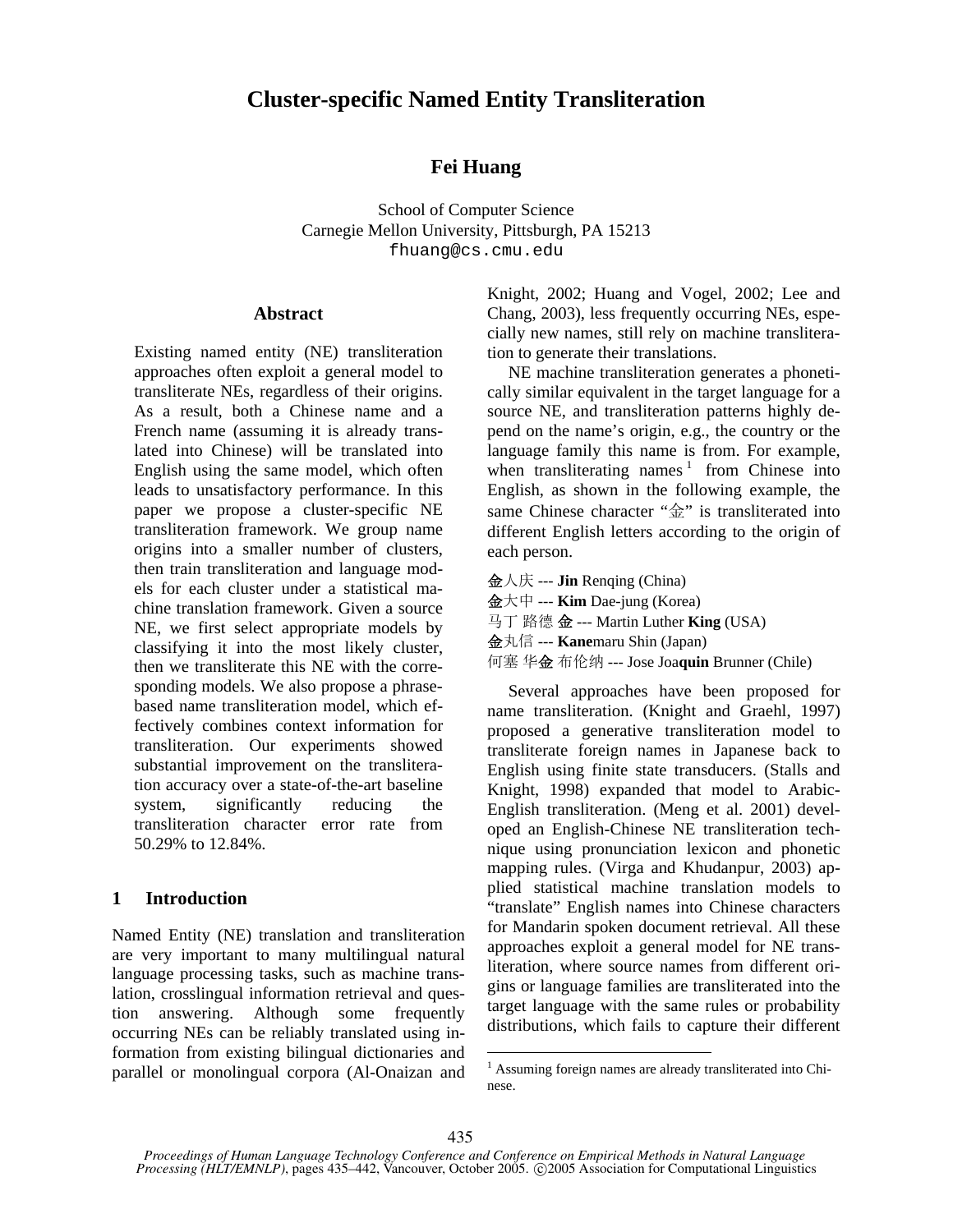transliteration patterns. Alternatively, (Qu and Grefenstette, 2004) applied language identification of name origins to select language-specific transliterations when back-transliterating Japanese names from English to Japanese. However, they only classified names into three origins: Chinese, Japanese and English, and they used the Unihan database to obtain the mapping between kenji characters and romanji representations.

Ideally, to explicitly model these transliteration differences we should construct a transliteration model and a language model for each origin. However, some origins lack enough name translation pairs for reliable model training. In this paper we propose a cluster-specific NE transliteration framework. Considering that several origins from the same language family may share similar transliteration patterns, we group these origins into one cluster, and build cluster-specific transliteration and language models.

Starting from a list of bilingual NE translation pairs with labeled origins, we group closely related origins into clusters according to their language and transliteration model perplexities. We train cluster-specific language and transliteration models with merged name translation pairs. Given a source name, we first select appropriate models by classifying it into the most likely cluster, then we transliterate the source name with the corresponding models under the statistical machine translation framework. This cluster-specific transliteration framework greatly improves the transliteration performance over a general transliteration model. Further more, we propose a phrase-based transliteration model, which effectively combines context information for name transliteration and achieves significant improvements over the traditional character-based transliteration model.

The rest of the paper is organized as following: in section 2 we introduce the NE clustering and classification schemes, and we discuss the phrasebased NE transliteration in section 3. Experiment settings and results are given in section 4, which is followed by our conclusion.

#### **2 Name Clustering and Classification**

Provided with a list of bilingual name translation pairs whose origins are already labeled, we want to find the origin clusters where closely related origins (countries sharing similar languages or cultural heritages) are grouped together.

We define the similarity measure between two clusters as their LM and TM perplexities. Let  $S_i = \{(F_i, E_i)\}\)$  denote a set of name translation pairs from origin *i*, from which model  $\theta$  is trained:  $\theta_i = (P_{c(i)}, P_{e(i)}, P_{t(i)})$ . Here  $P_{c(i)}$  and  $P_{e(i)}$  are N-gram character language models (LM) for source and target languages, and  $P_{t(i)}$  is a character translation model trained based on IBM translation model 1 (Brown et.al. 1993). The distance between origin *i* and origin *j* can be symmetrically defined as:

$$
d(i, j) = -\frac{1}{|S_i|} \log P(S_i | \theta_j) - \frac{1}{|S_j|} \log P(S_j | \theta_i),
$$

where, assuming name pairs are generated independently,

$$
P(S_i | \theta_j) \propto \sum_{t=1}^{|S_i|} \log[P_{c(j)}(F_i^t) P_{t(j)}(E_i^t | F_i^t) +
$$
  

$$
P_{e(j)}(E_i^t) P_{t(j)}(F_i^t | E_i^t)]
$$

We calculate the pair-wise distances among these origins, and cluster them with group-average agglomerative clustering. The distance between clusters  $C_i$  and  $C_j$  is defined as the average distance between all origin pairs in each cluster. This clustering algorithm initially sets each origin as a single cluster, then recursively merges the closest cluster pair into one cluster until an optimal number of clusters is formed.

Among all possible cluster configurations, we select the optimal cluster number based on the model perplexity. Given a held-out data set *L*, a list of name translation pairs from different origins, the probability of generating *L* from a cluster configuration  $\Theta_{\omega}$  is the product of generating each name pair from its most likely origin cluster:

$$
P(L | \Theta_{\omega}) = \prod_{i=1}^{|L|} \max_{j \in \Theta_{\omega}} P(F^t, E^t | \theta_j) P(\theta_j)
$$
  
= 
$$
\prod_{i=1}^{|L|} \max_{j \in \Theta_{\omega}} P_{c(j)}(F^t) P_{e(j)}(E^t) P(\theta_j)
$$

We calculate the language model perplexity:

$$
pp(L, \Theta_{\omega}) = 2^{-\frac{1}{|L|}\log P(L|\Theta_{\omega})} = P(L | \Theta_{\omega})^{-1/|L|},
$$

and select the model configuration with the smallest perplexity. We clustered 56K Chinese-English name translation pairs from 112 origins, and evaluate the perplexities of different models (number of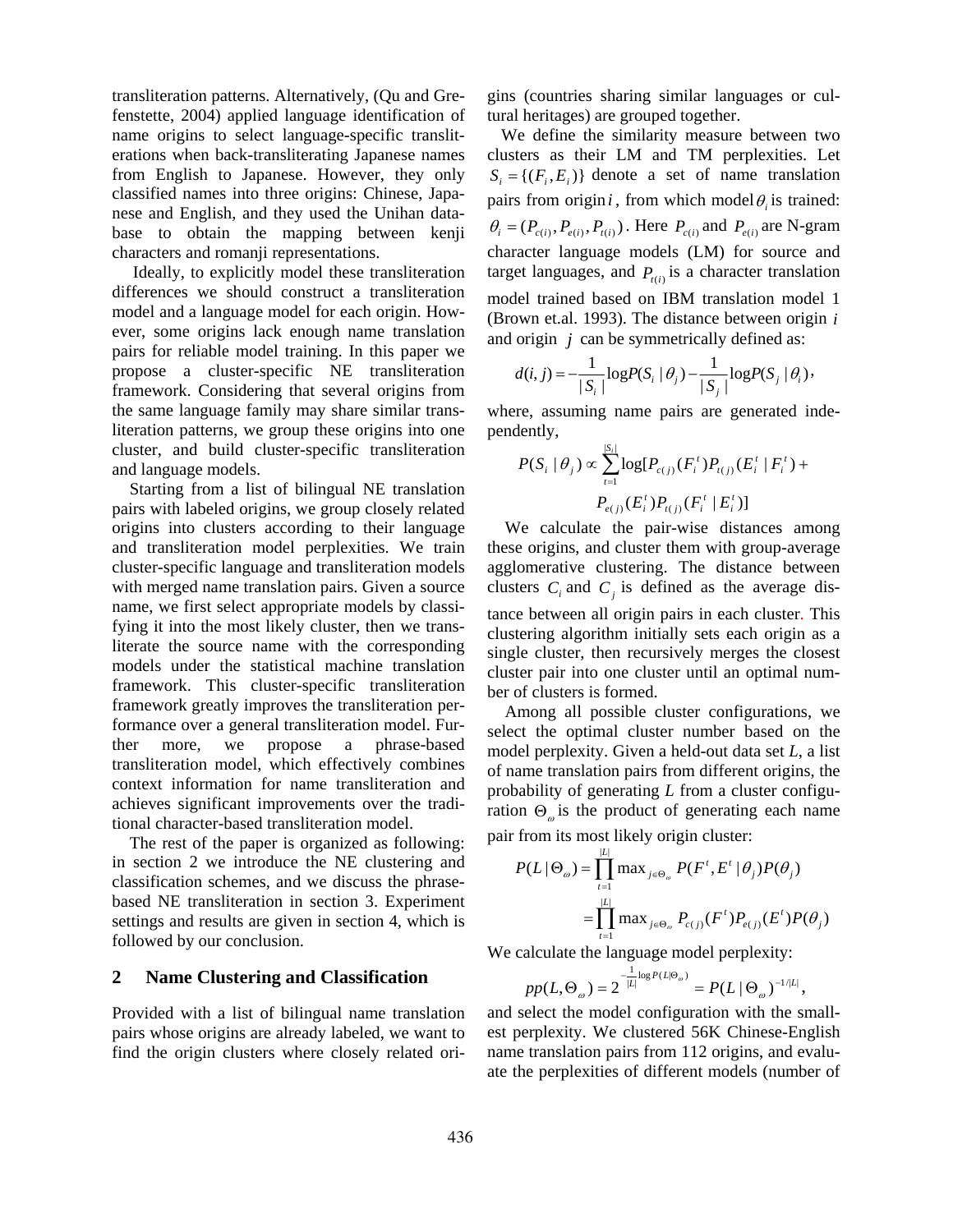

 Figure 1. Perplexity value of LMs with different number of clusters

clusters) with regard to a held-out 3K name pairs. As shown in Figure 1, the perplexity curve reaches its minimum when  $n = 45$ . This indicates that the optimal cluster number is 45.

Table 1 lists some typical origin clusters. One may notice that countries speaking languages from the same family are often grouped together. These countries are either geographically adjacent or historically affiliated. For example, in the English cluster, the Netherlands (Dutch) seems an abnormality. In the clustering process it was first grouped with the South Africa, which was colonized by the Dutch and the English in the seventeenth century. This cluster was further grouped into the English-speaking cluster. Finally, some origins cannot be merged with any other clusters because they have very unique names and translation patterns, such as China and Japan, thus they are kept as single origin clusters.

For name transliteration task, given a source name *F* we want to classify it into the most likely cluster, so that the appropriate cluster-specific model can be selected for transliteration. Not knowing *F'*s translation *E*, we cannot apply the translation model and the target language model for name origin classification. Instead we train a Bayesian classifier based on N-gram source character language models, and assign the name to the cluster with the highest LM probability. Assuming a source name is composed of a sequence of source characters:  $F = \{f_1, f_2, ..., f_l\}$ . We want to find the cluster  $j^*$  such that

| <b>Arabic</b>               | Afghanistan, Algeria, Egypt, Iran, Iraq,<br>Jordan, Kuwait, Pakistan, Palestine,<br>Saudi Arabia, Sudan, Syria, Tunisia,<br>$Y$ emen, |  |  |
|-----------------------------|---------------------------------------------------------------------------------------------------------------------------------------|--|--|
| Spanish-<br>Portuguese      | Angola, Argentina, Bolivia, Brazil,<br>Chile, Colombia, Cuba, Ecuador, Mex-<br>ico, Peru, Portugal, Spain, Venezuela,                 |  |  |
| <b>English</b>              | Australia, Canada, Netherlands, New<br>Zealand, South Africa, UK, USA,                                                                |  |  |
| <b>Russian</b>              | Belarus, Kazakhstan, Russia, Ukraine                                                                                                  |  |  |
| <b>East Euro-</b><br>pean   | Bosnia and Herzegovina, Croatia,<br>Yugoslavia                                                                                        |  |  |
| French<br>(African)         | Benin, Burkina Faso, Cameroon, Cen-<br>tral African Republic, Congo, Gabon,<br><b>Ivory Coast</b>                                     |  |  |
| German                      | Austria, Germany, Switzerland                                                                                                         |  |  |
| French                      | Belgium, France, Haiti                                                                                                                |  |  |
| Korean                      | North Korea, South Korea                                                                                                              |  |  |
| Danish-<br>Swedish          | Denmark, Norway, Sweden                                                                                                               |  |  |
| <b>Single Clus-</b><br>ters | China<br>Japan<br>Indonesia<br>Israel                                                                                                 |  |  |

Table 1 Typical name clusters (n=45)

$$
j^* = \arg \max_j P(\theta_j | F)
$$
  
=  $\arg \max_j P(\theta_j) P(F | \theta_j)$  (1)  
=  $\arg \max_j P(\theta_j) P_{c(j)}(F)$ 

where  $P(\theta_i)$  is the prior probability of cluster *j*, estimated based on its distribution in all the training data, and  $P_{c(j)}(F)$  is the probability of generating this source name based on cluster *j* 's character language model.

### **3 Phrase-Based Name Transliteration**

Statistical NE transliteration is similar to the statistical machine translation in that an NE translation pair can be considered as a parallel sentence pair, where "words" are characters in source and target languages. Due to the nature of name transliteration, decoding is mostly monotone.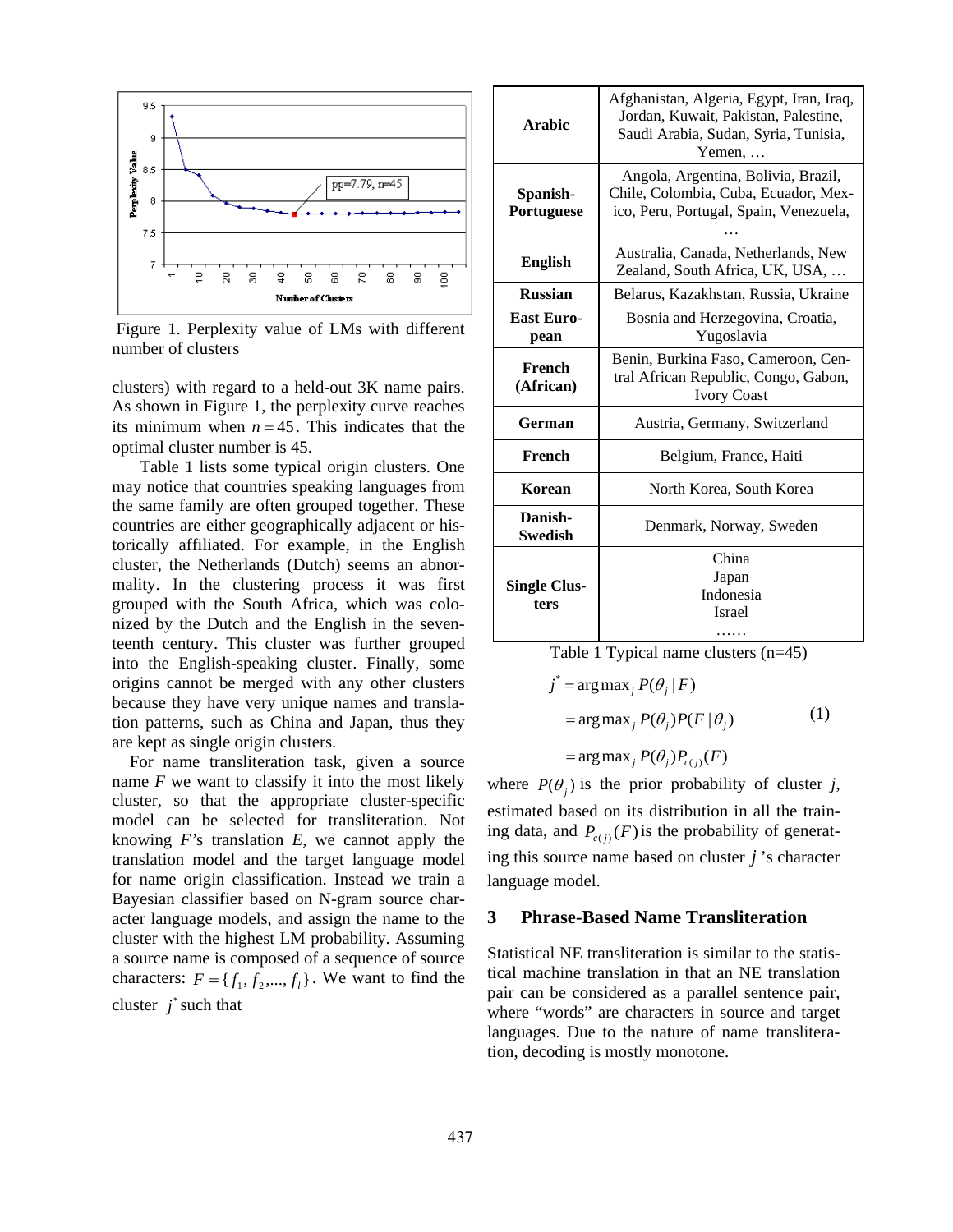NE transliteration process can be formalized as:

$$
E^* = \operatorname{argmax}_E P(E \mid F) = \operatorname{argmax}_E P(F \mid E) P(E)
$$

where  $E^*$  is the most likely transliteration for the source NE  $F$ ,  $P(F|E)$  is the transliteration model and  $P(E)$  is the character-based target language model. We train a transliteration model and a language model for each cluster, using the name translation pairs from that cluster.

### **3.1 Transliteration Model**

A transliteration model provides a conditional probability distribution of target candidates for a given source transliteration unit: a single character or a character sequence, i.e., "phrase". Given enough name translation pairs as training data, we can select appropriate source transliteration units, identify their target candidates from a character alignment path within each name pair, and estimate their transliteration probabilities based on their cooccurrence frequency.

A naive choice of source transliteration unit is a single character. However, single characters lack contextual information, and their combinations may generate too many unlikely candidates. Motivated by the success of phrase-based machine translation approaches (Wu 1997, Och 1999, Marcu and Wong 2002 and Vogel et. al., 2003), we select transliteration units which are long enough to capture contextual information while flexible enough to compose new names with other units. We discover such source transliteration phrases based on a character collocation likelihood ratio test (Manning and Schutze 1999). This test accepts or rejects a null hypothesis that the occurrence of one character  $f_1$  is independent of the other,  $f_2$ , by calculating the likelihood ratio between the independent ( $H_0$ ) and dependent ( $H_1$ ) hypotheses:

$$
\log \lambda = \log \frac{L(H_0)}{L(H_1)}
$$
  
=  $\log L(c_{12}, c_1, p) + \log L(c_2 - c_{12}, N - c_1, p)$   
-  $\log L(c_{12}, c_1, p_1) - \log L(c_2 - c_{12}, N - c_1, p_2)$ 

*L* is the likelihood of getting the observed character counts under each hypothesis. Assuming the character occurrence frequency follows a binomial dis-

$$
\text{tribution, } L(k, n, x) = \binom{n}{k} x^k (1 - x)^{n-k},
$$

 $c_1, c_2, c_{12}$  are the frequencies of  $f_1$ ,  $f_2$  and  $f_1 \uparrow f_2$ , and *N* is the total number of characters.  $p, p_1$  and  $p_2$  are defined as:

$$
p = \frac{c_2}{N}
$$
,  $p_1 = \frac{c_{12}}{c_2}$ ,  $p_2 = \frac{c_2 - c_{12}}{N - c_1}$ .

We calculate the likelihood ratio for any adjacent source character pairs, and select those pairs whose ratios are higher than a predefined threshold. Adjacent character bigrams with one character overlap can be recursively concatenated to form longer source transliteration phrases. All these phrases and single characters are combined to construct a cluster-specific phrase segmentation vocabulary list, *T*. For each name pair in that cluster, we

- 1. Segment the Chinese character sequence into a source transliteration phrase sequence based on maximum string matching using *T*;
- 2. Convert Chinese characters into their romanization form, *pinyin*, then align the pinyin with English letters via phonetic string matching, as described in (Huang et. al., 2003);
- 3. Identify the initial phrase alignment path based on the character alignment path;
- 4. Apply a beam search around the initial phrase alignment path, searching for the optimal alignment which minimizes the overall phrase alignment cost, defined as:

$$
A^* = \arg\min_{A} \sum_{a_i \in A} D(f_i, e_{a_i}).
$$

Here  $f_i$  is the *i* th source phrase in *F*,  $e_{a_i}$  is its target candidate under alignment *A*. Their alignment cost *D* is defined as the linear interpolation of the phonetic transliteration cost  $\log P_{trl}$  and semantic translation cost  $\log P_{trans}$ :

$$
D(f,e) = \lambda \log P_{\text{trl}}(e \mid f) + (1 - \lambda) \log P_{\text{trans}}(e \mid f),
$$

where  $P_{trl}$  is the product of the letter transliteration probabilities over aligned pinyin-English letter pairs,  $P_{trans}$  is the phrase translation probability calculated from word translation probabilities, where a "word" refers to a Chinese character or a English letter. More details about these costs are described in (Huang et. al., 2003).  $\lambda$  is a cluster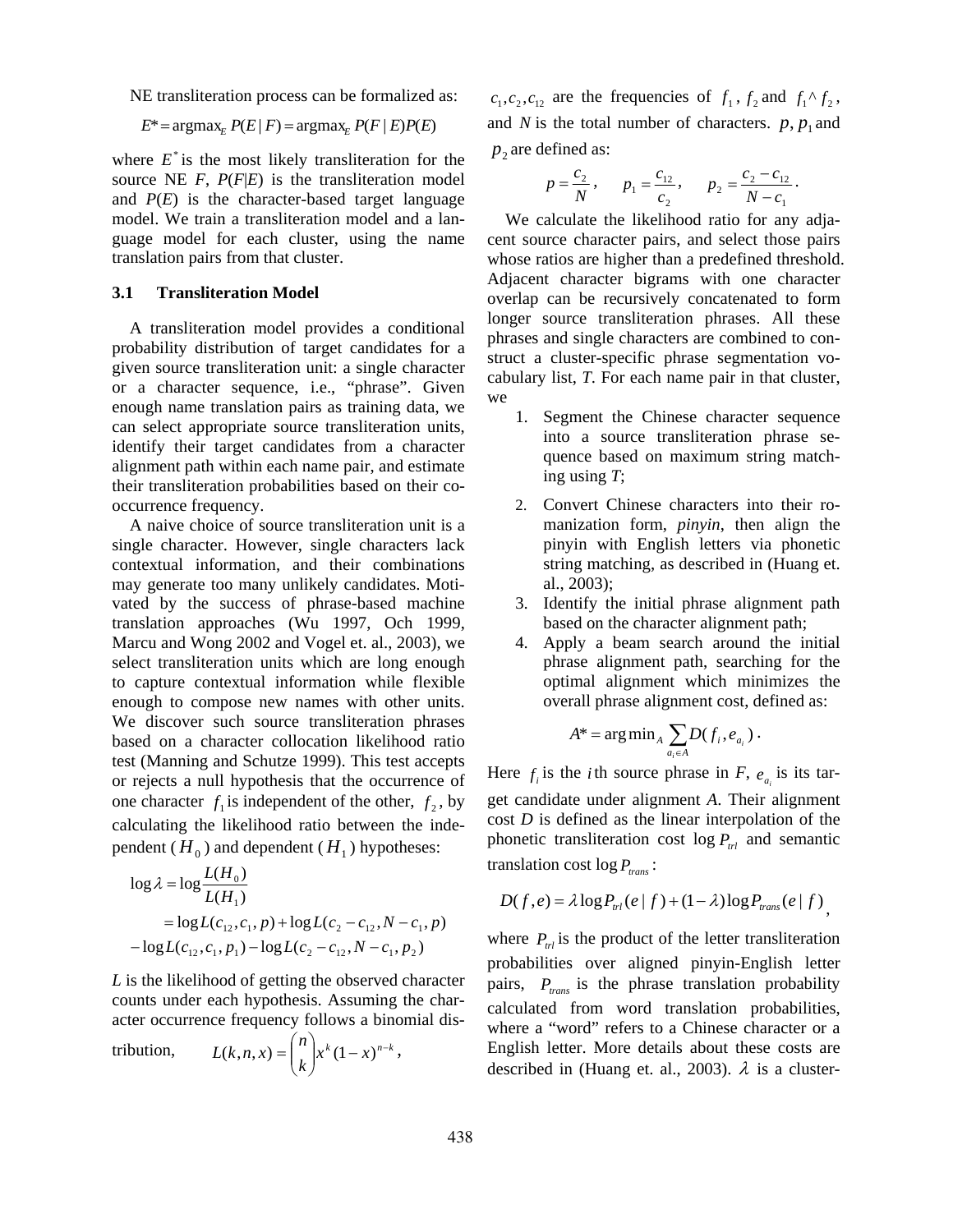specific interpolation weight, reflecting the relative contributions of the transliteration cost and the translation cost. For example, most Latin language names are often phonetically translated into Chinese, thus the transliteration cost is usually the dominant feature. However, Japanese names are often semantically translated when they contain characters borrowed from Chinese, therefore the translation cost is more important for the Japanese model ( $\lambda = 0$  in this case). We empirically select the interpolation weight for each cluster, based on their transliteration performance on held-out name pairs, and the combined model with optimal interpolation weights achieves the best overall performance.

We estimate the phrase transliteration probability according to their normalized alignment frequencies. We also include frequent sub-name translations (first, middle and last names) in the transliteration dictionary. Table 2 shows some typical transliteration units (characters or phrases) from three clusters. They are mostly names or subnames capturing cluster-specific transliteration patterns. It also illustrates that in different clusters the same character has different transliteration candidates with different probabilities, which justifies the cluster-specific transliteration modeling.

| <b>Arabic</b>  | 穆罕默德                                              | mohamed  |
|----------------|---------------------------------------------------|----------|
|                | 阿卜杜勒                                              | abdul    |
|                | 艾哈迈德                                              | ahmed    |
|                | $\hat{\mathcal{L}}$ : yo (0.27) y(0.19) you(0.14) |          |
| <b>English</b> | 约翰                                                | john     |
|                | 威廉                                                | william  |
|                | 彼得                                                | peter    |
|                | $\hat{\pi}$ : u(0.25) you(0.38) joo(0.16)         |          |
| <b>Russian</b> | 弗拉基米尔                                             | vladimir |
|                | 伊万诺夫 ivanov                                       |          |
|                | -耶维奇 -yevich                                      |          |
|                | $yu(0.49)$ $y(0.08)$ $iu(0.07)$<br>尤:             |          |

Table 2. Transliteration units examples from three name clusters.

#### **3.2 Language model and decoding**

For each cluster we train a target character language model from target NEs. We use the N-gram models with standard smoothing techniques.

During monotone decoding, a source NE is segmented into a sequence of transliteration units, and each source unit is associated with a set of target candidate translations with corresponding probabilities. A transliteration lattice is constructed to generate all transliteration hypotheses, among which the one with the minimum transliteration and language model costs is selected as the final hypothesis.

# **4 Experiment Results**

We selected 62K Chinese-English person name translation pairs for experiments. These originlabeled NE translation pairs are from the name entity translation lists provided by the LDC  $2$ (including the who'swho (china) and who'swho (international) lists), and devided into three parts: system training (90%), development (5%) and testing (5%). In the development and test data, names from each cluster followed the same distribution as in the training data.

#### **4.1 NE Classification Evaluation**

We evaluated the source name classification accuracy, because classification errors will lead to incorrect model selection, and result in bad transliteration performance in the next step. We trained 45 cluster-specific N-gram source character language models, and classified each source name into the most likely cluster according to formula 1. We evaluated the classification accuracy on a heldout test set with 3K NE pairs. We also experimented with different *N* values. Table 3 shows the classification accuracy, where the 3-gram model achieves the highest classification accuracy. A detailed analysis indicates that some classification errors are due to the inherent uncertainty of some names, e. g, "骆家辉 (Gary Locke)", a Chinese American, was classified as a Chinese name based on its source characters while his origin was labeled as USA.

|  | $N=2$   $N=3$   $N=4$   $N=5$   $N=6$   $N=7$        |  |  |
|--|------------------------------------------------------|--|--|
|  | 83.62   <b>84.88</b>   84.00   84.04   83.94   83.94 |  |  |

Table 3. Source name origin classification accuracies

 $\overline{a}$ 

<sup>2</sup> http://www.ldc.upenn.edu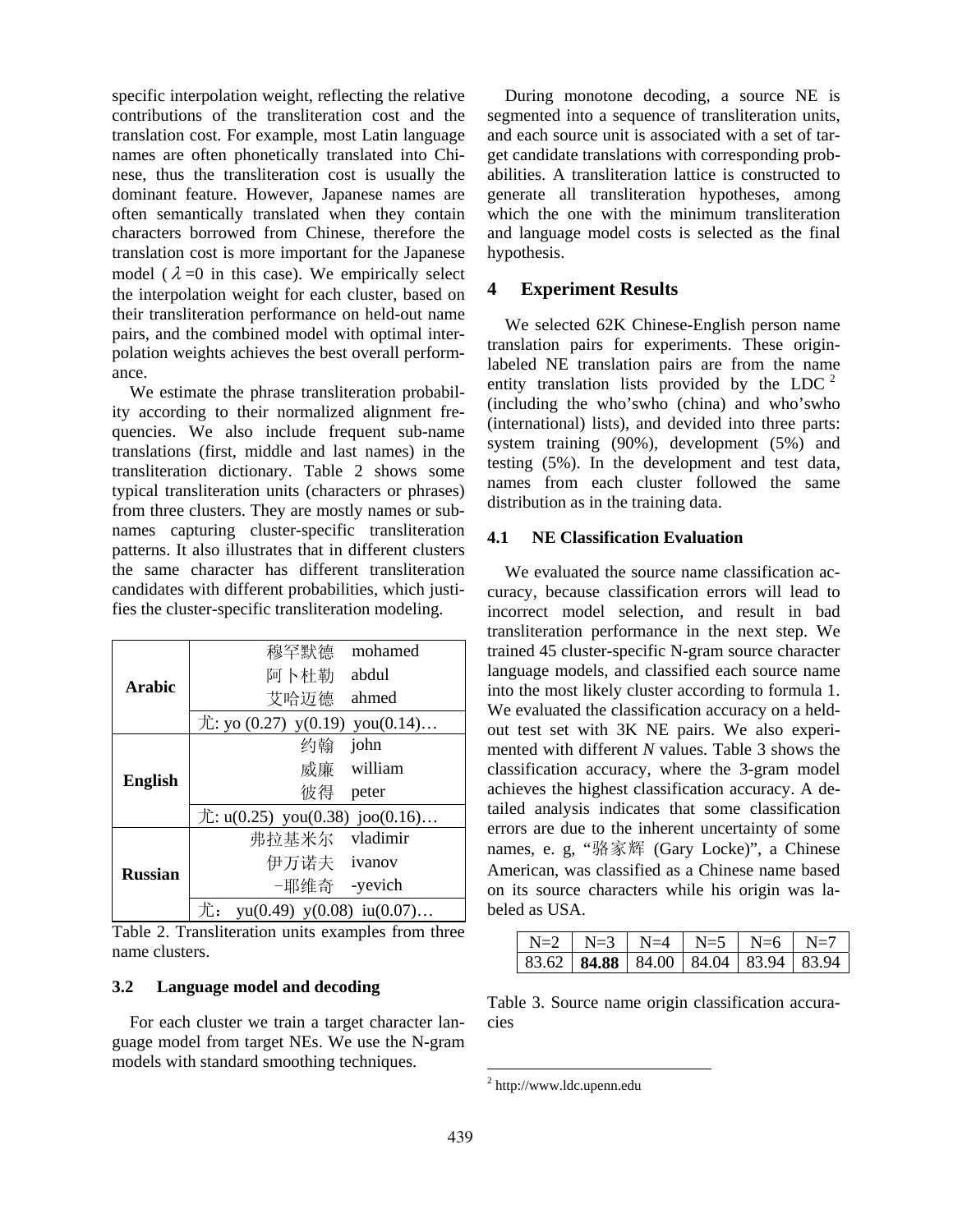#### **4.2 NE Transliteration Evaluation**

We first evaluated transliteration results for each cluster, then evaluated the overall results on the whole test set, where a name was transliterated using the cluster-specific model in which it was classified. The evaluation metrics are:

- Top1 accuracy (**Top1**), the percentage that the top1 hypothesis is correct, i.e., the same as the reference translation;
- Top 5 accuracy (**Top5**), the percentage that the reference translation appears in the generated top 5 hypotheses;
- Character error rate (**CER**), the percentage of incorrect characters (inserted, deleted and substituted English letters) when the top 1 hypothesis is aligned to the reference translation.

Our baseline system was a character-based general transliteration model, where 56K NE pairs from all clusters were merged to train a general transliteration model and a language model (**CharGen**). We compare it with a character-based cluster-specific model (**CharCls**) and a phrasebased cluster-specific model (**PhraCls**). The CERs of several typical clusters are shown in Table 4.

Because more than half of the training name pairs are from Latin language clusters, the general transliteration and language models adopted the Latin name transliteration patterns. As a result, it obtained reasonable performance (20-30% CERs) on Latin language names, such as Spanish, English and French names, but strikingly high (over 70%) CERs on oriental language names such as Chinese and Japanese names, even though the Chinese cluster has the most training data.

When applying the character-based clusterspecific models, transliteration CERs consistently decreased for all clusters (ranging from 6.13% relative reduction for the English cluster to 97% for the Chinese cluster). As expected, the oriental language names obtained the most significant error reduction because the cluster-specific models were able to represent their unique transliteration patterns. When we applied the phrased-based transliteration models, CERs were further reduced by  $23\% \sim 51\%$  for most clusters, because the context information were encapsulated in the transliteration phrases. An exception was the Chinese cluster, where names were often translated according to the pinyin of single characters, thus phrase-based transliteration slightly decreased the performance.

The transliteration performance of different clusters varied a lot. The Chinese cluster achieved 96.09% top 1 accuracy and 1.69% CER with the character-based model, and other clusters had CERs ranging from 7% to 30%. This was partly because of the lack of training data (e.g, for the Japanese cluster), and partly because of unique transliteration patterns of different languages. We try to measure this difference using the average number of translations per source phrase (**AvgTrans**), as shown in Table 4. This feature reflected the transliteration pattern regularity, and seemed linearly correlated with the CERs. For example, compared with the English cluster, Russian names have more regular translation patterns, and its CER is only 1/3 of the English cluster, even with only half size of training data.

In Table 5 we compared translation examples from the baseline system (**CharGen**), the phrasebased cluster-specific system (**PhraCls**) and a online machine translation system, the **BabelFish**<sup>3</sup>. The **CharGen** system transliterated every name in the Latin romanization way, regardless of each name's original language. The **BabelFish** system inappropriately translated source characters based on their semantic meanings, and the results were difficult to understand. The **PhraCls** model captured cluster-specific contextual information, and achieved the best results.

We evaluated three models' performances on all the test data, and showed the result in Table 6. The **CharGen** model performed rather poorly transliterating oriental names, and the overall CER was around 50%. This result was comparable to other state-of-the-art statistical name transliteration systems (Virga and Khudanpur, 2003). The **CharCls** model significantly improved the top1 and top 5 transliteration accuracies from 3.78% to 51.08%, and from 5.84% to 56.50%, respectively. Consistently, the CER was also reduced from 50.29% to 14.00%. Phrase-based transliteration further increased the top 1 accuracy by 9.3%, top 5 accuracy by 10.7%, and reduced the CER by 8%, relatively. All these improvements were statistically significant.

 $\overline{a}$ 

<sup>3</sup> http://babelfish.altavista.com/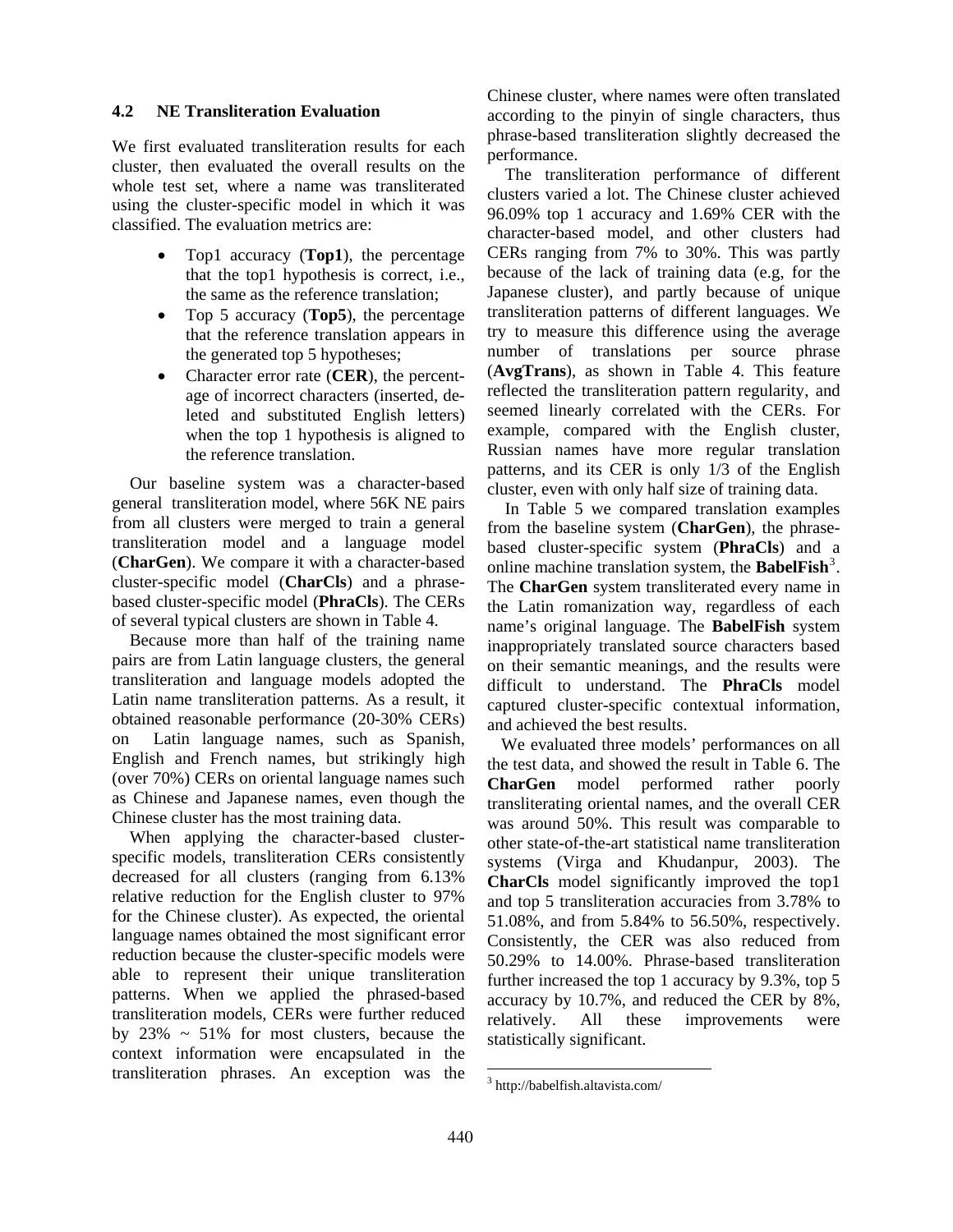| <b>Cluster</b>  | <b>Training</b><br>data size | <b>CharGen</b><br>(CER) | <b>CharCls</b><br>(CER) | <b>PhraCls</b><br>(CER) | <b>AvgTrans</b> |
|-----------------|------------------------------|-------------------------|-------------------------|-------------------------|-----------------|
| Arabic          | 8336                         | 22.88                   | 18.93                   | 14.47                   | 4.58            |
| <b>Chinese</b>  | 27093                        | 76.45                   | 1.69                    | 1.71                    | 3.43            |
| <b>English</b>  | 8778                         | 31.12                   | 29.21                   | 17.27                   | 5.02            |
| French          | 2328                         | 27.66                   | 18.81                   | 9.07                    | 3.51            |
| <b>Japanese</b> | 2161                         | 86.94                   | 38.65                   | 29.60                   | 7.57            |
| <b>Russian</b>  | 4407                         | 29.17                   | 9.62                    | 6.55                    | 3.64            |
| <b>Spanish</b>  | 8267                         | 18.87                   | 15.99                   | 10.33                   | 3.61            |

Table 4. Cluster-specific transliteration comparison

| <b>Cluster</b>  | <b>Source</b>  | <b>Reference</b>     | <b>CharGen</b>        | <b>PhraCls</b>       | <b>BabelFish</b>                         |
|-----------------|----------------|----------------------|-----------------------|----------------------|------------------------------------------|
| <b>Arabic</b>   | 纳吉 萨布里<br>艾哈迈德 | Nagui Sabri<br>Ahmed | Naji Saburi<br>Ahamed | Naji Sabri<br>Ahmed  | In natrium $\pm$<br>萨 cloth<br>Aihamaide |
| <b>Chinese</b>  | 范志伦            | Fan Zhilun           | Van Tylen             | Fan zhilun           | Fan Zhilun                               |
| <b>English</b>  | 罗伯特<br>斯特德沃德   | Robert<br>Steadward  | Robert<br>Stdwad      | Robert<br>Sterdeward | <b>Robert Stead</b><br>Warder            |
| French          | 让-吕克<br>科雷捷    | Jean-luc<br>Cretier  | Jean-luk<br>Crete     | Jean-luc<br>Cretier  | Let - Lu Keke<br>lei Jie                 |
| <b>Japanese</b> | 小林隆治           | Kobayashi<br>Ryoji   | Felinonge             | Kobayashi<br>Takaji  | Xiaolin pros-<br>perous gov-<br>erns     |
| <b>Russian</b>  | 弗拉基米尔<br>萨姆索诺夫 | Vladimir<br>Samsonov | Frakimir<br>Samsonof  | Vladimir<br>Samsonov | 弗拉基 mil<br>sum rope<br>Knoff             |
| Spanish         | 鲁道夫<br>卡多索     | Rodolfo<br>Cardoso   | Rudouf<br>Cardoso     | Rodolfo<br>Cadozo    | Rudolph card<br>multi-ropes              |

Table 5. Transliteration examples from some typical clusters